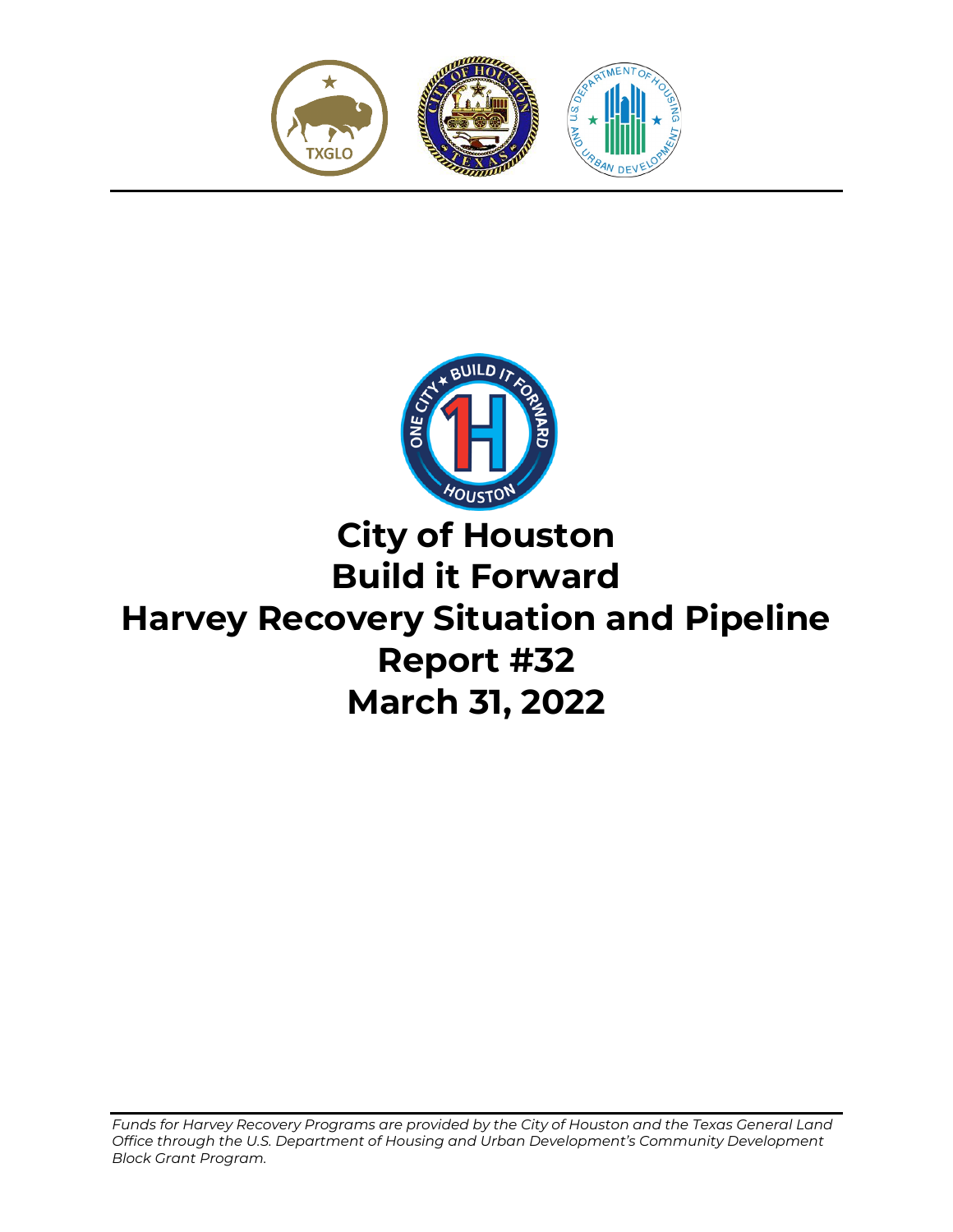

## **Harvey Recovery Situation and Pipeline Report #32**

March 2022

## **Situation Report: March 2022**

The City of Houston Homeowner Assistance Program (HoAP) helps homeowners affected by Hurricane Harvey repair and rebuild their damaged homes, or get reimbursed for work already completed. The program prioritizes low-and moderate-income homeowners, while serving Houstonians of all income levels. The Housing and Community Development Department (HCDD) administers the program for the City of Houston, through a sub-grant agreement with the Texas General Land Office (GLO)

The program launched in January 2019 with outreach to affected homeowners to encourage them to participate in the program. At the same time, the City was building capacity to repair and reconstruct homes and reimburse homeowners for repair expenses. The first homeowners were served in April 2019, with steady ramp up since then.

#### **Single Family Current Status:**

- Submitted Single-Family Files to GLO: 1,320
- HoAP Submitted Files: 752
- HbAP Submitted Files: 568

#### **GLO Approved Single-Family Files:** 1,208

- HoAP Approved Files: 722
- $-$  HbAP Approved Files: 486

#### **Single-Family Households with Assistance in Process:** 283

- $-$  Homeowners in contract closings/permitting/waiting NTPs: 152
- $-$  Recons Under Construction: 4
- Rehabs Under Construction: 0
- Approved homebuyers searching for home: 122

#### **Total Single-Family Assisted:** 925

- Recons Completed: 202
- $-$  Rehabs Completed: 71
- Reimbursement checks sent: 288
- HbAP closed: 364

#### **Current Multifamily Status:**

- 31 developments announced for \$450 million in funding and nearly \$1 billion in development cost.
- 6 developments announced and working through underwriting/legal documents, 17 are under construction, 2 developments are pending closing, and 6 developments have been completed.

There may be a few changes to the announced 9% Tax Credit developments once the State finalizes its list.

#### **Public Services Status:**

 $-$  18 different contracts with nonprofits approved by Council for a total of \$15.2 million.

#### **Overall Funding Status: \*\*Based on Adjusted Budgets 2/26/21**

\$592 million (71% of total) with identified addresses/developments/nonprofits for funding currently under contract/LOI negotiations, underwriting or otherwise prepping for Council approval. \$426 million (51% of total) with Council Approved contract

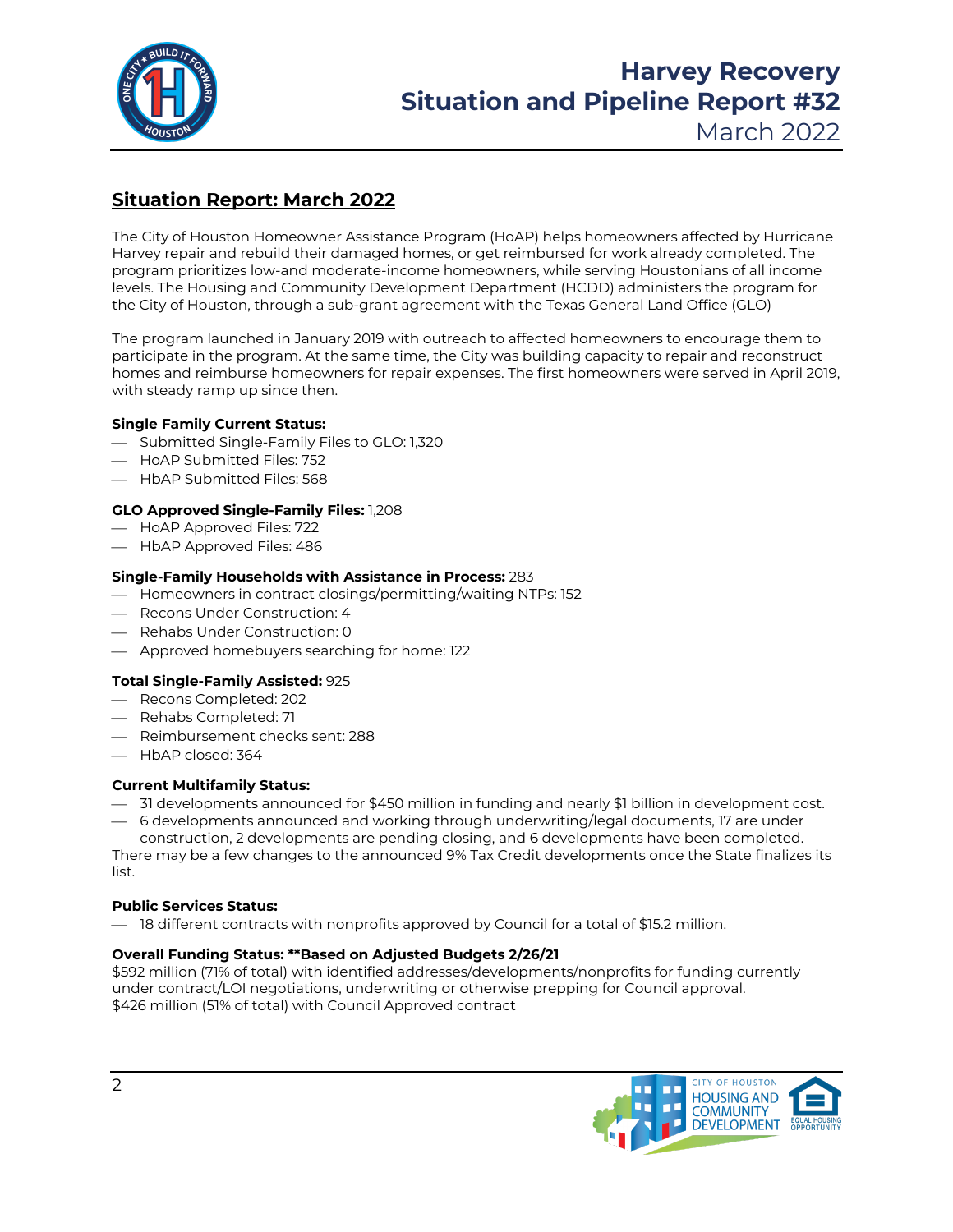

### **Program Overview**

#### **Notice to Harvey Homeowner Assistance Program Applicants**

The City of Houston and the Texas General Land Office (GLO) continue to work together on an agreement to help homeowners who need assistance with repair, reconstruction, and reimbursement for homes damaged by Hurricane Harvey.

At this time, the City of Houston will continue assisting homeowners whose repairs and reconstructions were approved by the GLO prior to October 6, 2020. All other repair and reconstruction applications, including those approved after October 6, 2020, will be transferred to the GLO to complete the process.

In addition, the GLO has granted the City of Houston limited funding to provide reimbursements for completed and eligible home repairs paid by a homeowner in excess of past aid the homeowner received from sources including insurance, FEMA, nonprofit assistance, and the Small Business Administration. The deadline for new applications has since passed. Those who submitted their applications prior to December 31, 2020 will continue to be assisted by the City of Houston.

Any questions for HCDD can be directed to our Call Center at 832-393-0550. The GLO's Homeowner Assistance Program team can be reached at 346-222-4686 or 1-866-317-1998 (toll-free) or at houston.glo@recovery.texas.gov. More information about the GLO's program can be found at recovery.texas.gov/hap/houston

We appreciate your patience, and we will continue to work hard to ensure a smooth transition of applications to the GLO, so that no one is left behind.

#### **Table 1: Homeowner Assistance Program Snapshot**

| <b>Activity</b>                                         | As of $4 - 4 - 22$ |
|---------------------------------------------------------|--------------------|
| <b>Total number of applications</b><br>submitted to GLO | 752                |
| <b>Approved by GLO</b>                                  | 722                |
| Recons Completed<br>Rehabs Completed                    | 202                |
| Reimbursement checks sent                               | 71<br>288          |
| HoAP Funds obligated                                    |                    |
| HoAP funds obligated (as of<br>02/28/22)                | \$54,618,196       |

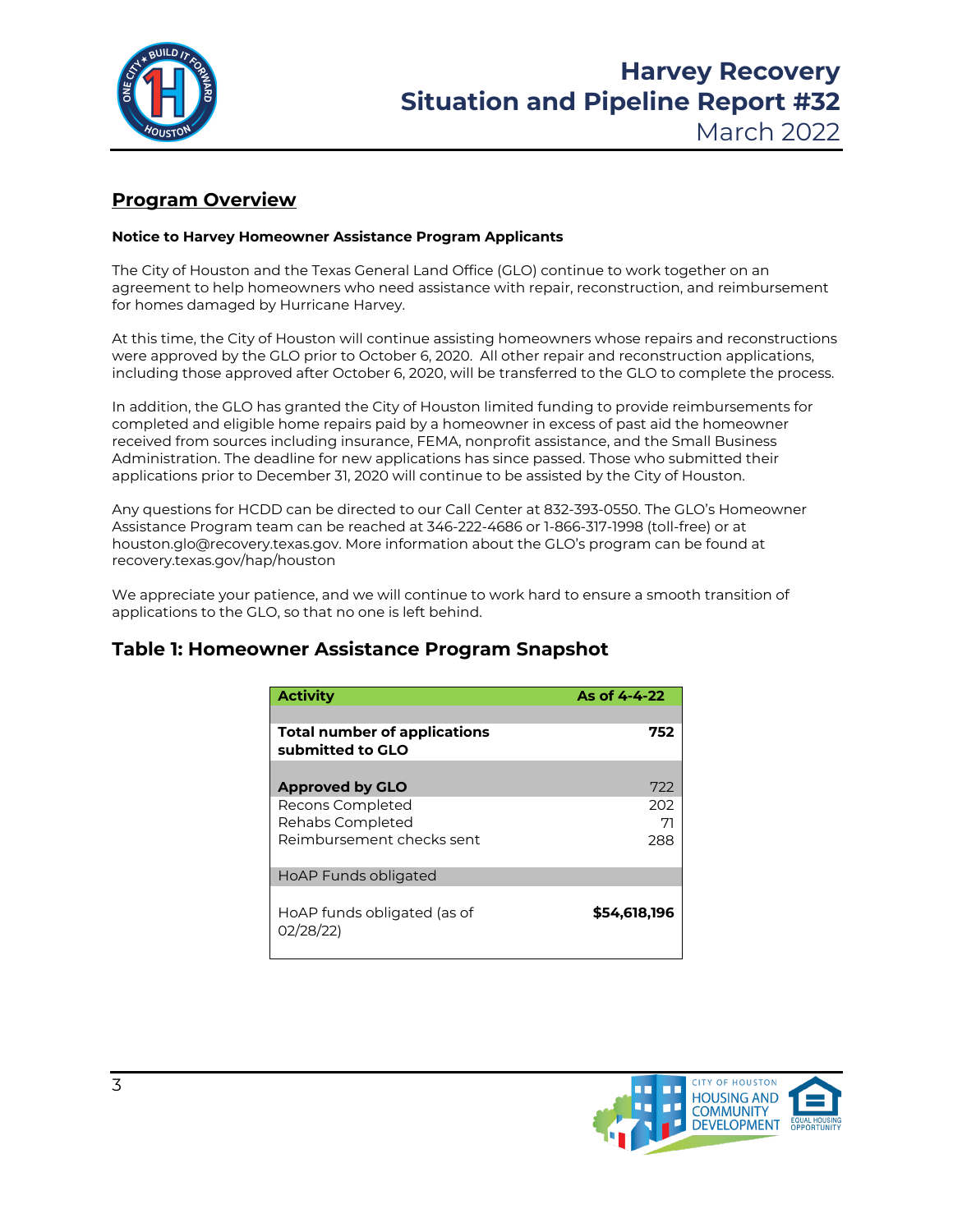

March 2022

#### **Survey and Grant Award Progress**

**722 applicants have been approved by the GLO. 277** homeowners have received a Notice to Proceed to construction and **288** have received a reimbursement check (some homeowners may receive a reimbursement check while also participating in the city-managed program option).

#### **Figure 1: Progress toward Grant Award (3-7-22)**



**Invited to Apply:** This category represents the most vulnerable residents and highest priorities from the survey respondents who have been invited to submit a complete application. The deadline for new applications has passed. Those who submitted their applications prior to December 31, 2020 will continue to be assisted by the City of Houston.

**Intake Complete:** This category represents the number of files that the City has received from the intake contractor, which are ready for review and eligibility determination. The difference between this category and the next category are the files that are waiting additional GLO-required documents from the applicant in order to complete the file. This number has dropped from last month due to files sent back to the intake contractor for further processing.

**Eligibility Review Complete:** This category represents the number of files that have been determined to be eligible per City, GLO and HUD standards. These files are now moving through inspections, environmental review and completion of the final scope of work with the builder and homeowner.

**Reimbursements Issued:** For homeowners who are reimbursement only, this is the final step in the process. Some homeowners receive both a reimbursement and additional repair, so they receive the reimbursement check immediately after the GLO issues the approval, and the home moves forward into construction for the remaining repairs.

**Rehabilitations Complete:** This category includes all homes that are through the repair only or reimbursement and repair process, with the homeowner having received the keys back to their home.

**Reconstruction Complete:** This category includes all homes that have been fully reconstructed with the homeowner having received the keys back to their new home.

**Notices to Proceed w/ Construction:** This category includes all homes that need repair or full reconstruction. The notice to proceed is to the builder, and involves the homeowner moving out of their home, the utilities being shut off, demolition if the home is to be reconstructed, and the full construction process.

**Approved by the GLO:** This category includes the number of homes out of the 752 submitted to the GLO that have received GLO approval. The next step for all homeowners is to sign the required contracts, regardless of whether they are receiving repair, reconstruction or reimbursement.

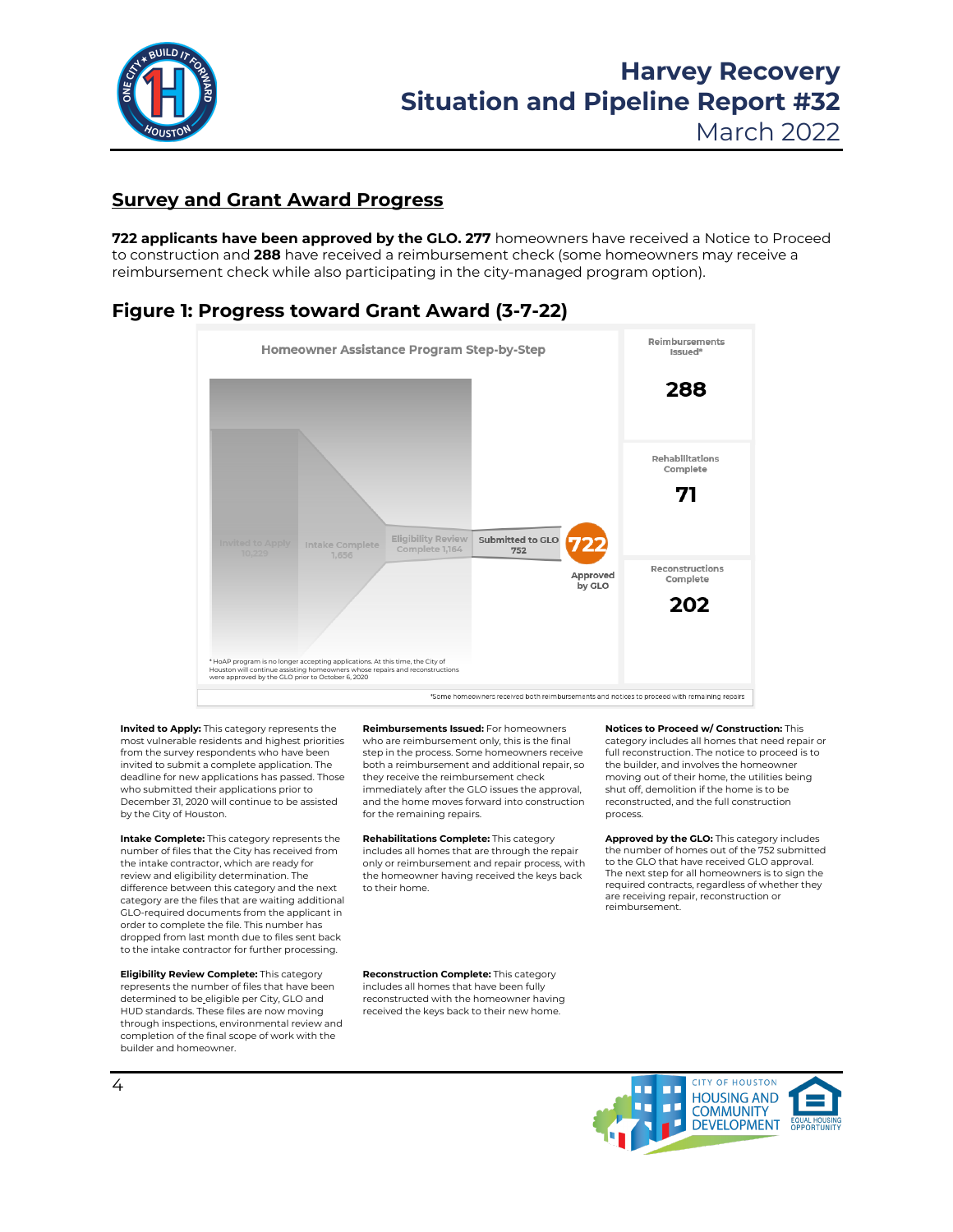

## **Harvey Recovery Situation and Pipeline Report #32**

March 2022

### **Snapshot: Harvey Homebuyer Assistance Program**

For many Houstonians, owning a home is a dream – one that is often out of reach. Incomes in Houston have not risen as quickly as home prices, which means fewer people can afford to buy homes. In the wake of Hurricane Harvey, many families had to delay their plans to find a home or start all over.

Life plans shouldn't be put on hold because of the weather. Harvey Homebuyer Assistance Program provides up to \$30,000 in assistance to families who were in Houston at the time of Hurricane Harvey, who are either buying a first home or replacing a Harvey-damaged home.

As of January, **486** applicants have been approved by the GLO for eligibility. **364** applicants have closed on their new homes.



*Additional qualifications apply. Program subject to change and/or cancellation without notice.* 

Learn more at - https://recovery.houstontx.gov/hbap/

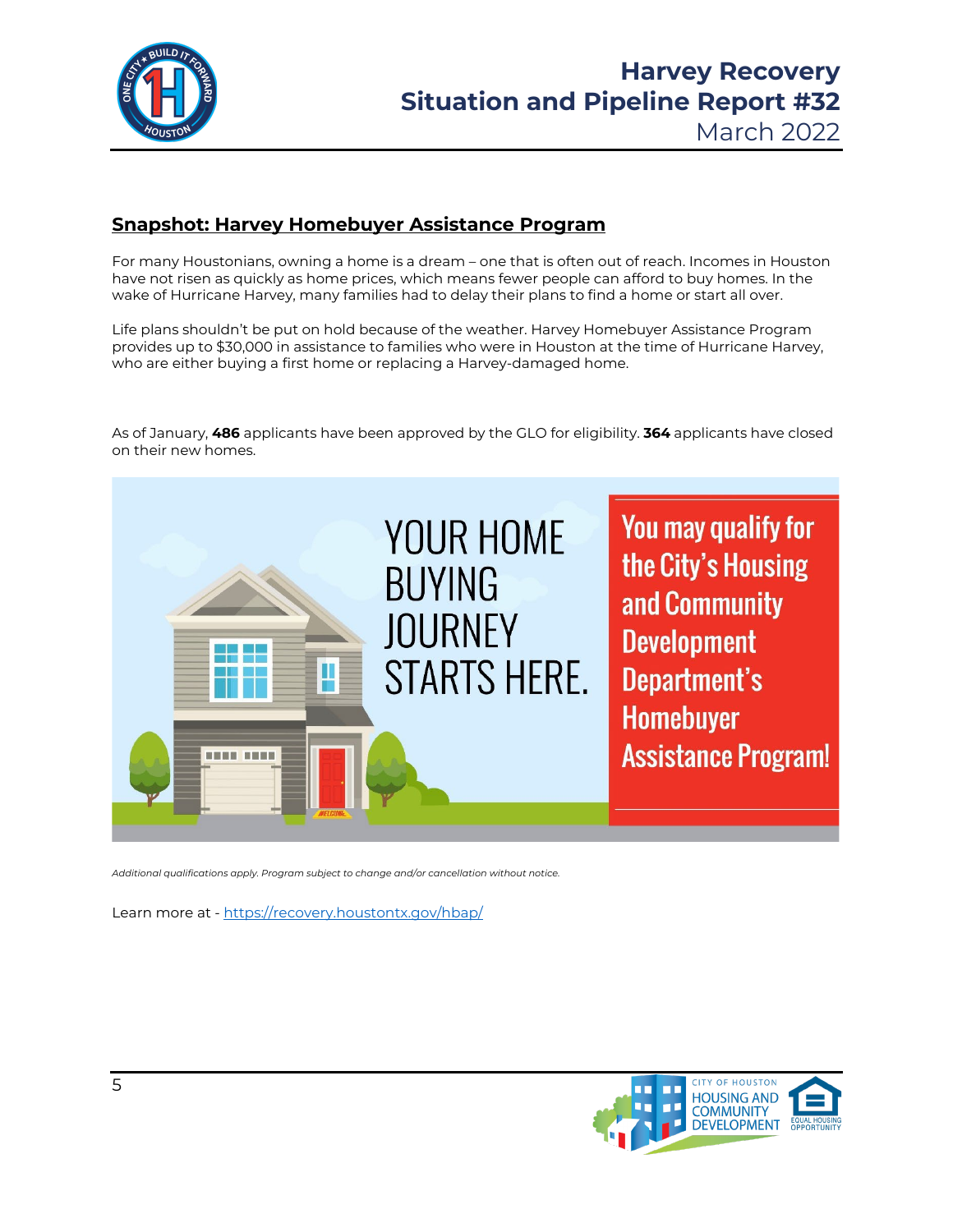

March 2022

## **Snapshot: Multifamily Development**

The first of three rounds of funding for multifamily development opened in February 2019 and closed April 12, 2019. Fifty-six applications were reviewed and 14 were selected for funding. The selected developments will create 1,557 apartments in Houston, the majority of which will be rented at guaranteed-affordable rates to qualified renters.

## **Figure 2: Award summary: Round 1, Harvey Multifamily Program**





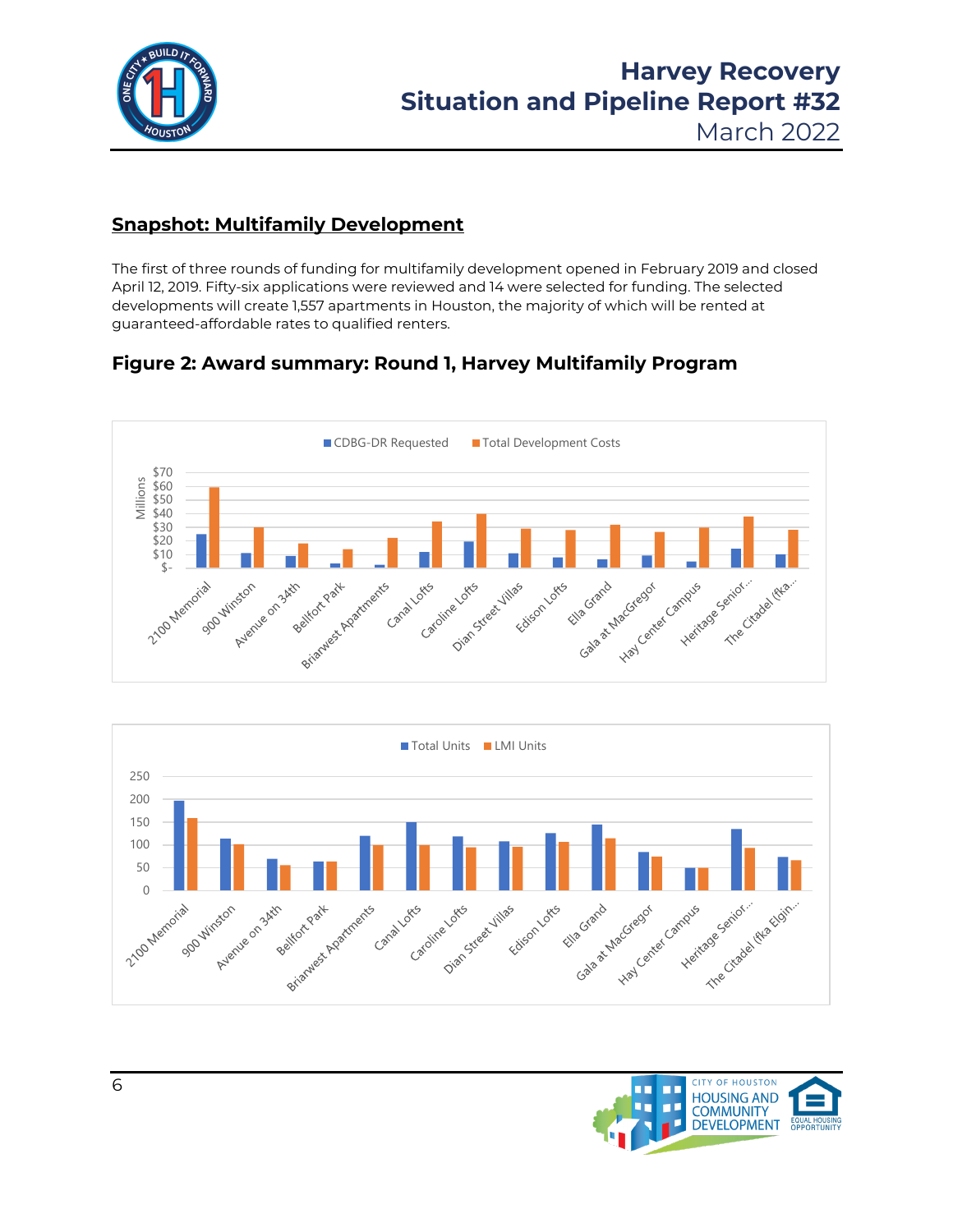

## **\$100 million expansion of Harvey Multifamily Program will provide additional affordable homes to essential workers, seniors, and vulnerable Houstonians.**

The Harvey Multifamily Program issued two calls for proposals, in early 2019 and early 2020. Through these two funding rounds, a total of 36 developments will be supported for funding.

By combining program funding with other sources, including 4% and 9% tax credits and private financing, the awards represent over \$1 billion in development. They include communities for seniors, supportive housing options for those experiencing housing insecurity, and workforce homes for individuals and families.

The currently proposed Round 2 of the program will create 2,037 apartments. Combined with Round 1, the Harvey Multifamily Program is expected to bring 3,594 new, resilient apartments to Houston, 3,070 of which will be held at affordable prices to provide greater choice and quality of homes to low- and moderate-income Houstonians.



## **Figure 3: Award summary: Round 2, Harvey Multifamily Program**

*Amount provided is based on the application and is subject to revision during HCDD underwriting.*

Funds for Harvey Recovery Programs are provided by the City of Houston and the Texas General Land Office through the U.S. Department of Housing and *Urban Development's Community Development Block Grant Program. For more information visi[t https://recovery.houstontx.gov/multifamily-program/](https://recovery.houstontx.gov/multifamily-program/)* 

Press release - June 29, 2021 - [Harvey Multifamily Program is announcing that up to \\$28 Million will be](https://recovery.houstontx.gov/harvey-multifamily-program-is-announcing-that-up-to-28-million-will-be-available-for-the-currently-issued-notice-of-funding-availability-nofa/)  [available for the currently issued Notice of Funding Availability \(NOFA\)](https://recovery.houstontx.gov/harvey-multifamily-program-is-announcing-that-up-to-28-million-will-be-available-for-the-currently-issued-notice-of-funding-availability-nofa/)

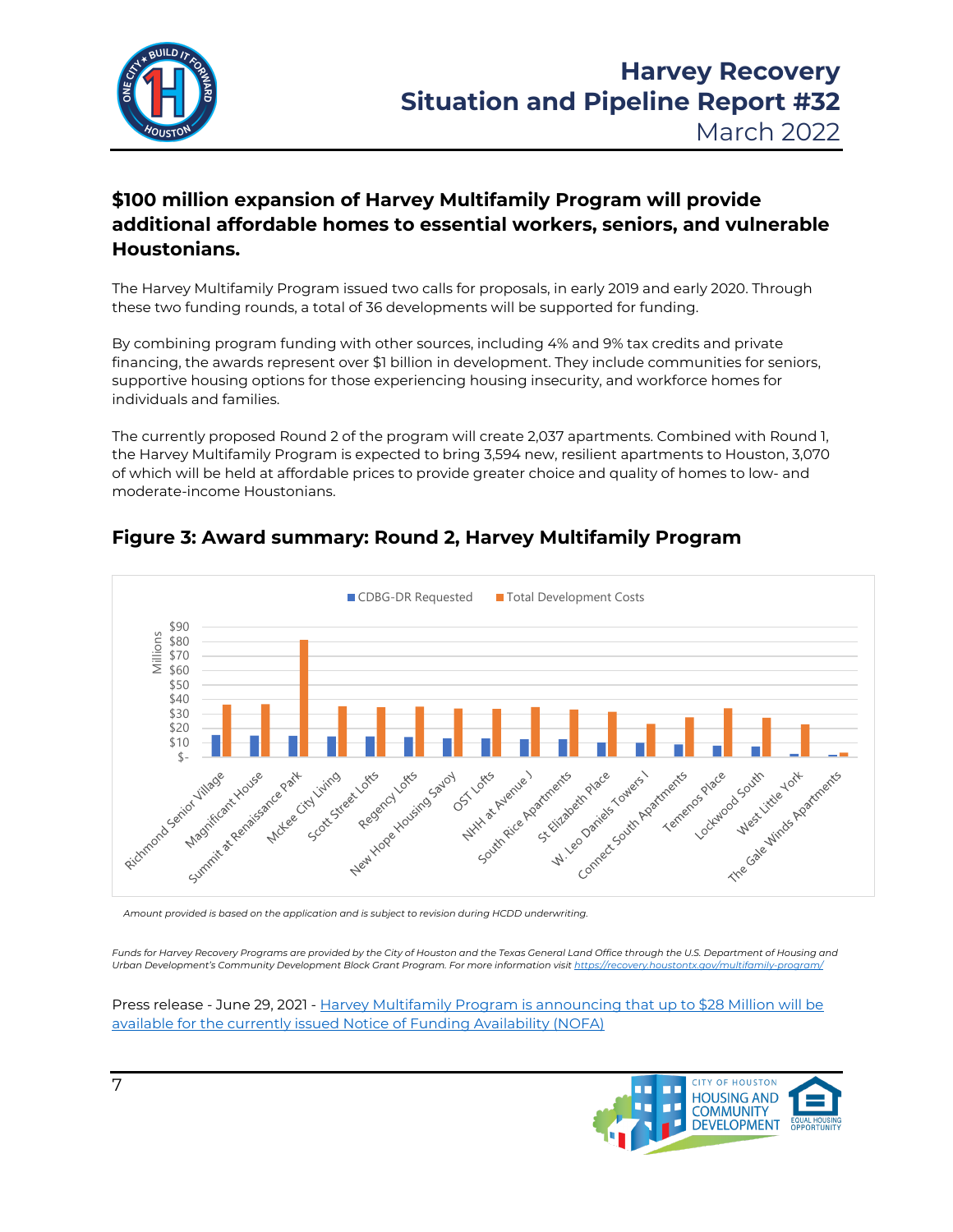

## **The Harvey Recovery Small Rental Program Awards \$20M to Nonprofit Housing Developers to Create Up to 14 Affordable Apartment Communities**

The City of Houston Housing and Community Development Department (HCDD) will select up to 14 developments to receive funding as Round 1 of the Harvey Recovery Small Rental Program. This program creates and rehabilitates small (2-7 unit) rental communities and helps build capacity and experience for local nonprofit developers to help build Houston's overall ability to provide quality, affordable homes for community members. Funding for the Harvey Recovery Small Rental Program is provided by the U.S. Department of Housing and Urban Development (HUD) as part of disaster relief efforts to rebuild after Hurricane Harvey.

This funding will provide \$20,470,326 to create 86 new homes for Houston renters. Proposals were scored based on including organizational capacity, cost efficiency, location, community factors, and how well the development will serve existing City of Houston priorities. Successful developments also provide services for special needs populations, access to local transit and high-ranked schools, and help develop priority areas such as the Mayor's Complete Communities. The list of awarded developments can be viewed in full below.

The five newly announced projects utilize 4% housing tax credits from the Texas Department of Housing and Community Affairs (TDHCA) along with other funding sources. These developments will contain resilient building features and contribute to an equitable recovery process that will provide affordable, quality homes for up to 40 years. More details on each of these proposals can be viewed in the table below.

### **Figure 4: Award summary: Harvey Small Rental Program**



*Amounts reflect the original application amount and are subject to revision during HCDD underwriting. Allocations may vary at the time of presentation to City Council.*

*Information about this round of funding rounds of funding can be found a[t recovery.houstontx.gov](https://recovery.houstontx.gov/hsrp/)*